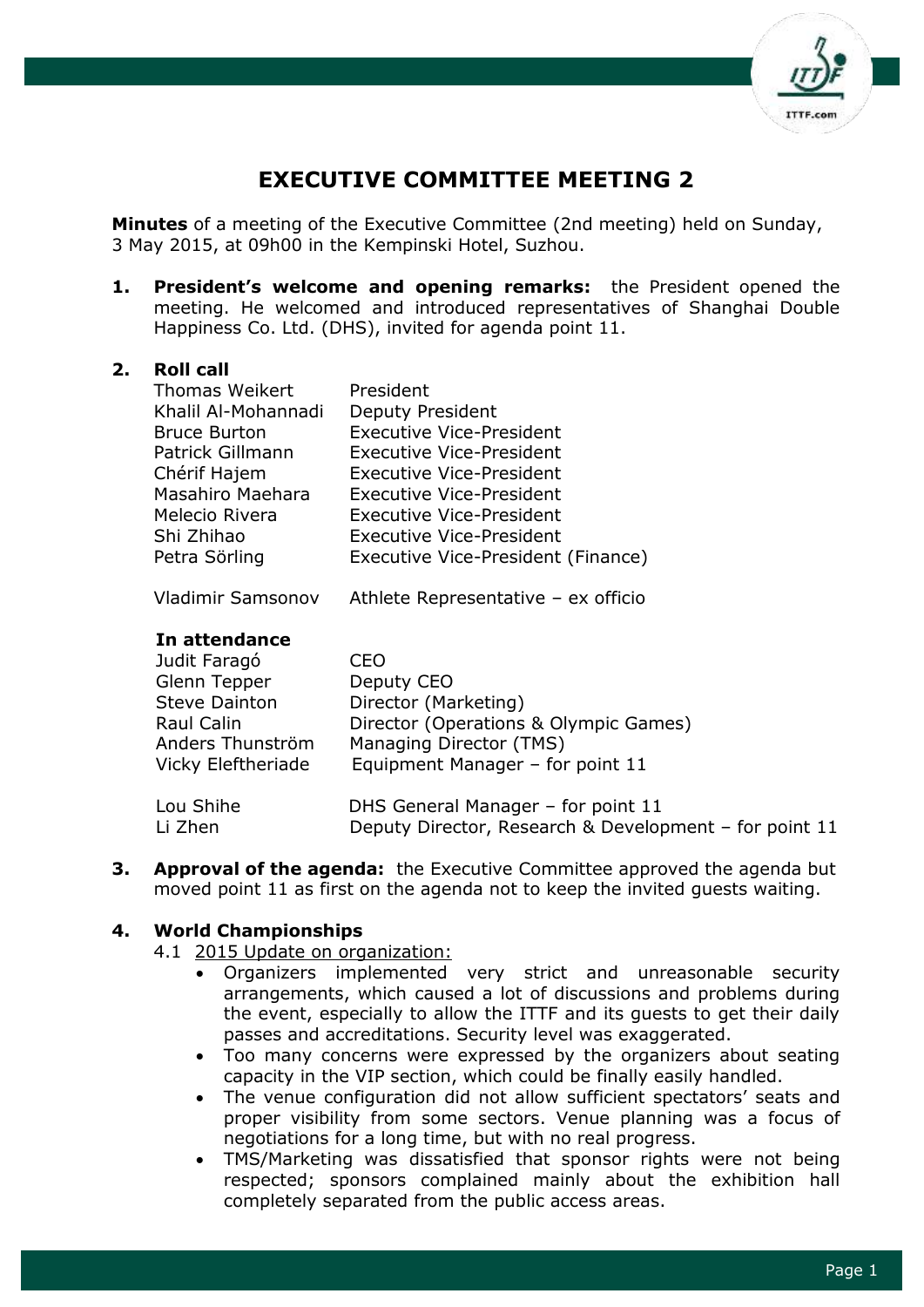

- TMS/Marketing felt that involvement of the ITTF and Chinese TTA should have been much more.
- VIP service was not according to the directives. It was not acceptable very low level compared to the previous Championships.
- TMS will seek compensation due to sponsors' complaints.
- On the other hand the playing and practice conditions were excellent and it was the best TV covered WTTC ever.
- Athletes Commission was very satisfied with the playing halls, only note was to preferable have all 8 courts the same and to have a light meal possibility in the players' lounge.
- Great work and contribution of the volunteers was highlighted and acknowledged.
- 4.2 2015 Payments: the payment situation was better than before, the associations who traditionally have outstanding payments, did not attend the championships. As always, 2 ITTF staff helped the accreditation service.
- 4.3 2015 EC medal presentations: The last day's presenters were decided and announced. The CEO praised the sport presentation part of the event, in which organizers worked closely with ITTF promotion staff.
- 4.4 2016 World Championships update: the Executive Committee noted that meetings took place with Malaysian organizers; that inspections are planned in June and July 2015; that it was agreed to provide meals in hotels. Due to the early dates, the CEO alerted that preparations have to start very soon, while TMS expressed concern that only 3 staff are involved at this point in the Organizing Committee. The Athletes Commission repeated the request to have light meals at players' lounge.

# **5. Competition Program:** the Executive Committee noted:

- 5.1 2016 World Tour provisional calendar:
	- A provisional calendar was sent together with the bidding call to National Associations with protected (reserved) and recommended dates for the 2016 World Tour events.
	- Deadline to submit applications was set for  $29<sup>th</sup>$  May 2015.
- 5.2 Oceania Cup & Championships:
	- Report was submitted by Executive Vice President, Mr Patrick Gillmann, ITTF representative at the event in Bendigo (Australia). It was the first time Para Championships were also held in conjunction with the ITTF-Oceania Cup & Championships. The event was organized on a high level with good sports presentation.
	- It was noted that integration of para table tennis in Oceania is not reality as long as organization and participation is so much more expensive than at other ITTF events, and the qualification for the Paralympic Games more complicated than for the Olympic Games.

#### **6. Operations Program:** the Executive Committee noted that:

6.1 National Associations recognition issues - Niger: Nine (9) National Associations, including table tennis, were disbanded by the Ministry with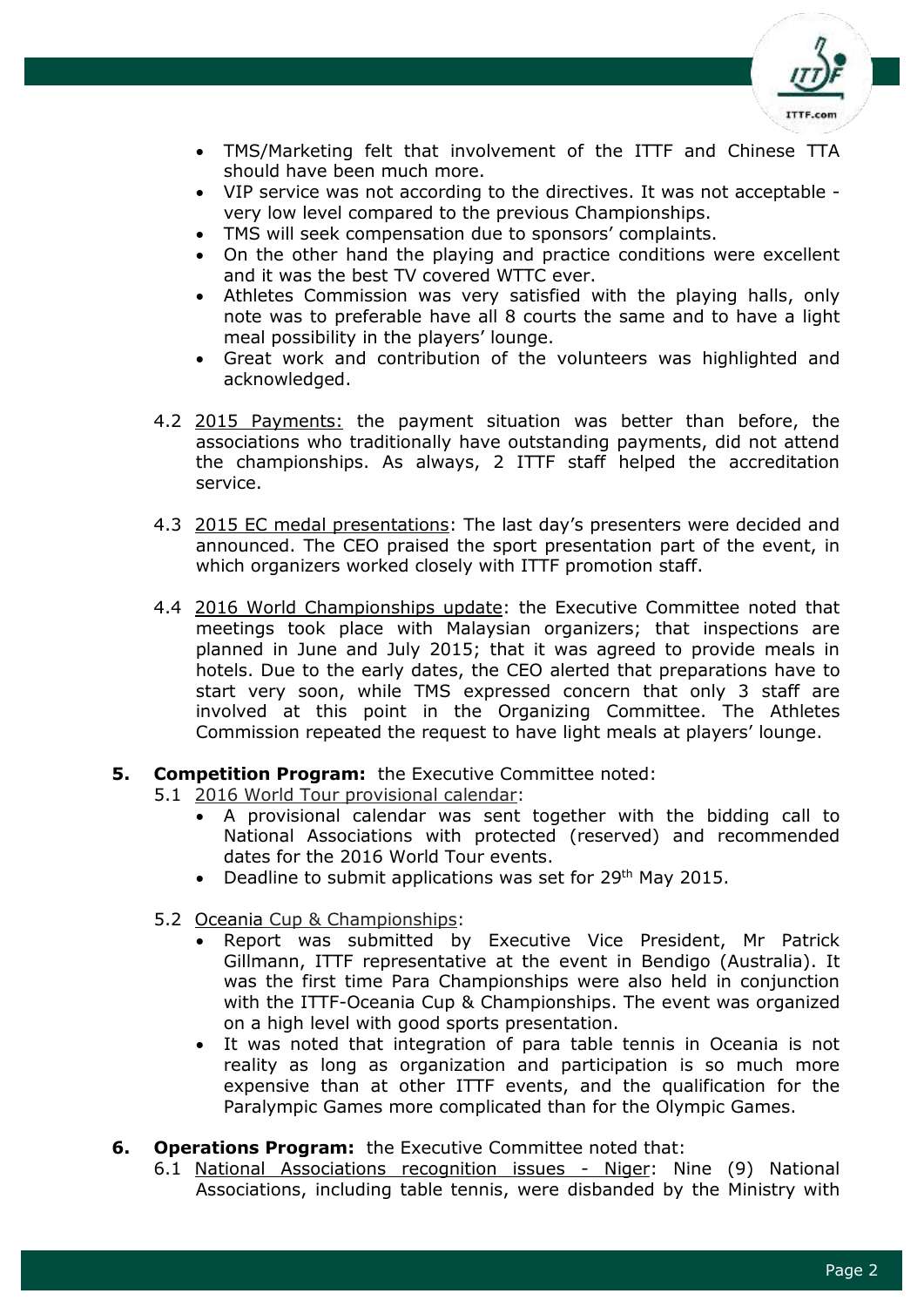

interim committees appointed and new constitutions. IOC strongly rejected this and requested IF intervention. ITTF asked African TTF to discuss the matter at their meeting and make a recommendation, which was provided as follows:

- Allow the election to take place but MUST be supervised by the NOC in accordance with IOC/ITTF set rules for national association elections.
- Any deviation from IOC/ITTF election rules for NTTF will render the election null and void.
- ATTF Executive Committee recommends that Niger Table Tennis Federation should be suspended thereafter if the election was not held or not in accordance with IOC/ITTF election rules.

# **1-EC-05-2015**

The Executive Committee resolved to approve the recommendation of the African TTF Executive Committee on ITTF's intervention in recognition of the Niger TTF.

- 6.2 ASOIF Sports Data project:
	- After checking with other IFs, the letter of intent was signed by the President in April at the SportAccord to join the project.
	- The first draft of the licensing agreement was received, it would be studied and considered by the President and Operations Program staff.
- 6.3 Anti-doping program:
	- Director of Operations & Olympic Games and Program Coordinator had two meetings with WADA representatives in Lausanne.
	- Program Coordinator was introduced through access to 3 online seminars to be familiar with the anti doping program administration.
	- Director of Operations explained to the EC the proposal to reduce the number of players on Registered Testing Pool (40 at present), which is considered too high and almost impossible to manage for an IF of our size, both in terms of cost and management. Instead of having such a large group which requires a yearly 3 out-of-competition tests for each athlete, WADA suggests keeping a smaller group in RTP and identifying a second group with softer whereabouts requirements and having these athletes controlled perhaps once a year.
	- WADA recommended making a risk assessment for doping in ITTF before making strategic decisions.
	- Outsourcing services would be necessary, perhaps not for the entire anti-doping program, but for specific projects.
	- Director of Operations asked to include in the minutes the big support provided by Dr Shiro Matsuo in the anti-doping program.
- 6.4 Code of Ethics:

It was requested at the Board of Directors meeting to introduce a Code of Ethics for the ITTF. The Executive Committee created a Working Group to prepare a proposition for the EC and for the 2016 BoD meeting.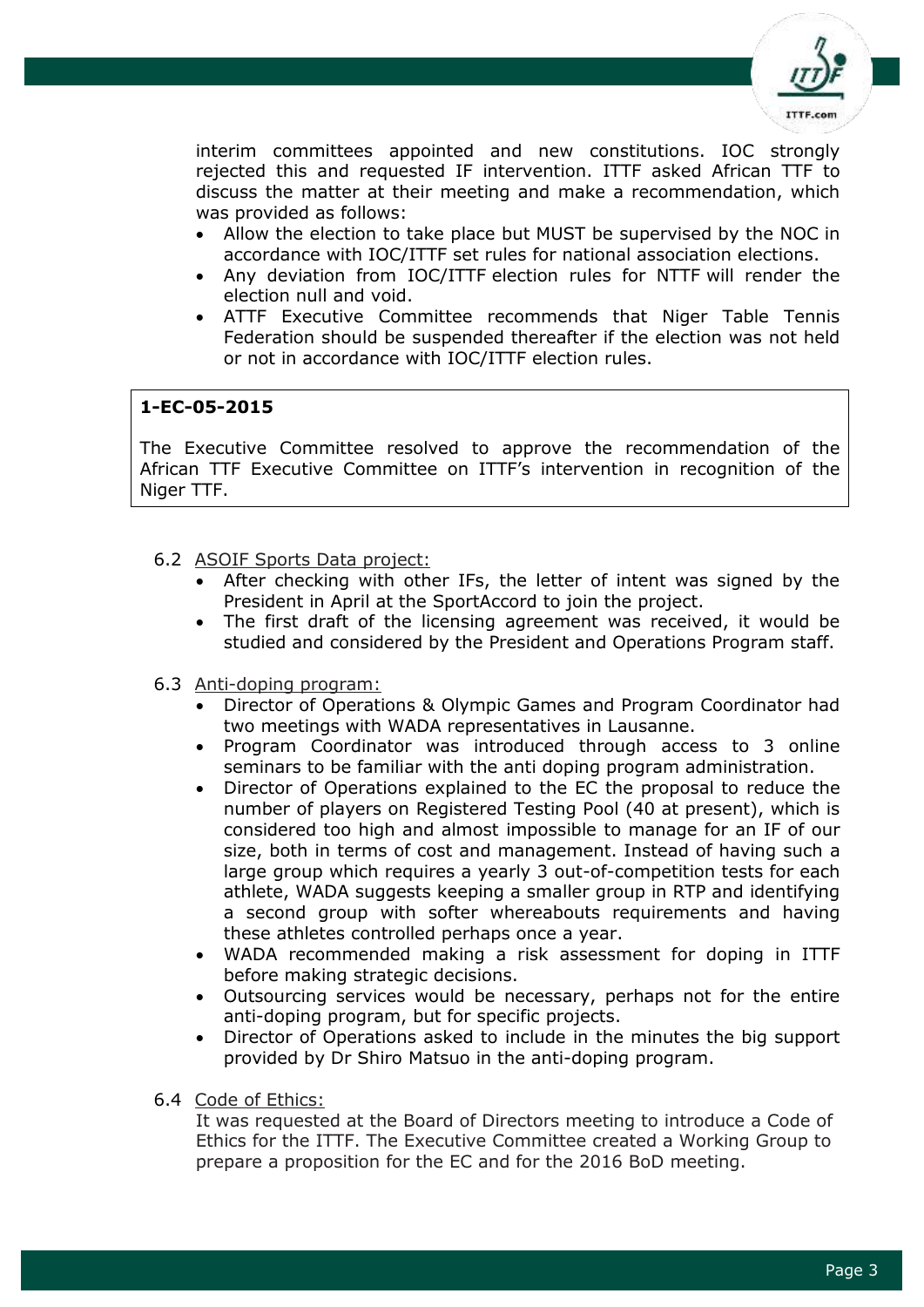

# **2-EC-05-2015**

The Executive Committee resolved to appoint a Working Group to propose the Code of Ethics for the ITTF to be submitted to the 2016 ITTF Board of Directors meeting for approval.

Members of the Working Group: Thomas Weikert - President, Petra Sörling – EC member, Koji Kimura – PAC member, Raul Calin – Staff coordinator.

### **7. Education & Training Program update:** the Executive Committee noted that:

- Development and Education Workshop was very successful with over 50 participants attending including ITTF President, and EC VPs Petra Sörling and Patrick Gillmann.
- Hopes Program: new structure starting in 2015, with National Hopes leading to Continental Hopes, which becomes the qualification for World Hopes Week with a maximum of 16 boys and 16 girls. This year to be held in Shanghai, China, under the guidance of the Chinese master coach, Li Xiaodong. The top 4 boys and 4 girls, based on all continents being represented, will attend further training prior to participation in World Cadet Challenge. Coach Education has become an important component at each level with online, theory and practical education.
- Olympic Solidarity, WFIM Junior Scholarships: 12 athletes following gender equity and continental representation have scholarships of US\$10,000 each for a total of US\$120,000 to assist with qualification and preparation for Rio Olympics. An additional 44 players applied for scholarships through their NOC's of which 23 were approved with a total budget of over US\$380,000.
- ITTF Hot Spot Network will be renamed ITTF International Training Centre Network with a revised structure and requirements. To be released in the second half of 2015.
- Online Education- ITTFEducation.com is continuing to expand and ITTF Coaching Videos are being prepared called "Spins and Skills".
- There was an excellent response for the Nepal project. The Deputy CEO thanked the Athletes Commission and Vladimir Samsonov in particular for their support.
- Affiliation agreement with ATTU was signed at the BoD meeting. The next step is to prepare jointly the development agreement.
- **8. TMS/Marketing Program update**: the Executive Committee noted that:
	- Three deals were concluded and agreements would be signed: 3-year contract renewal with LIEBHERR for WTTCs and Men's World Cups even without guaranteed Eurosport coverage; Butterfly continues to be equipment sponsor for several ITTF events; Donic signed contract for 4 years as table supplier for Men's World Cup.
	- GAC Group World Tour Grand Finals was confirmed for Lisbon, Portugal.
	- Negotiations with GAC Group for contract renewal from 2016 were in progress.
	- Continental Marketing Agreements were in place with 4 Continental Federations, plus a special TMS-ETTU marketing agreement is ongoing.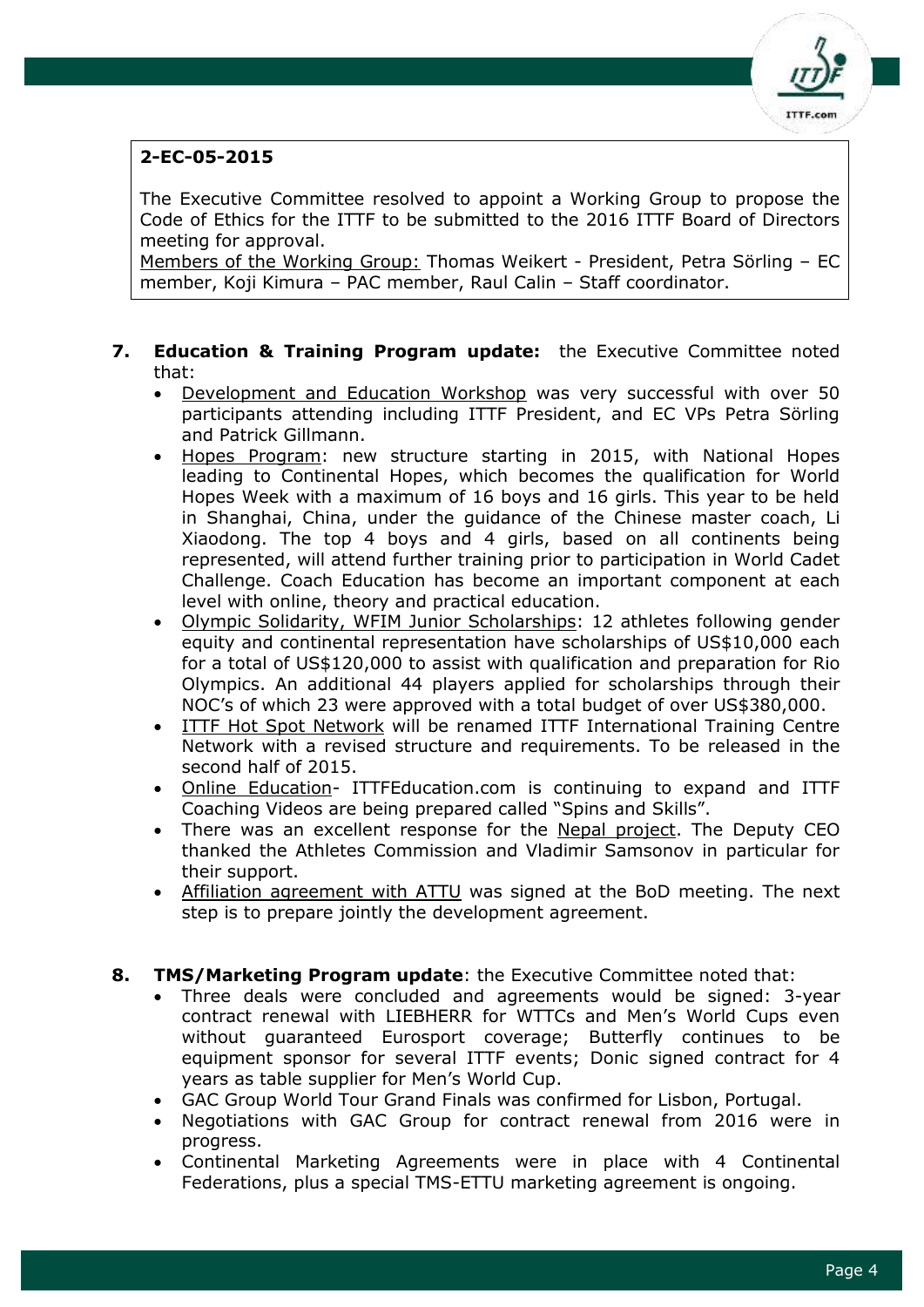

 Director of Operations noted that it would be necessary to increase contribution to the organizers for World Junior Championships and World Cadet Challenge, with or without more marketing income.

# **9. Para TT Division update**:

- Petra Sörling highlighted the need to integrate para table tennis more and faster. World Championships in Beijing was a good step, with the support of the ITTF Asia-Pacific Office.
- Director of Operations had a meeting with the Para TT Division Chairperson and Vice-Chairperson. While the Division has very good volunteers, it was agreed that in a few cases there is conflict of interest regarding positions in Para TT Division and in National Federation's management.
- The Paralympic Games format of play has changed at the last three consecutive games and always in different direction. Now the Division has introduced new system for the World Para TT Championships (to have team event every second year, singles events every four year). Wider study and consistency would be needed for such important decisions.
- The Athletes Commission Chair asked if it would be possible to introduce prize money at some Para TT events.

# **10. Athletes Commission report**: the Executive Committee noted that:

- Remarks on the plastic ball situation are discussed under separate agenda.
- The Commission proposed to set up two Working Groups: one for studying service rule implementation and one for the new world ranking system (the last one was already decided by the EC in December 2014).
- It was requested to review the bonus point allocation at World Tour Super Series events where there is a main draw of 32 only instead of the former 64, so only half of the players get bonus points.
- It was requested to provide light meals in the players' lounge at World Tour events where there is no catering or restaurant in the playing area or nearby.
- Meeting with the players and the President during the WTTC was appreciated and well received.
- **11. Plastic ball update**: the Executive Committee invited representatives of DHS to give update on plastic balls' quality, quantity and price, the main issues raised by the Athletes Commission. Mr. Lou reported that:
	- During the one-year period since February 2014 balls broke easier and the quality was not good enough due to instability of the raw material. The company recently contracted new raw material supplier; this caused temporary shortage on stocks and higher price. As soon as number of balls increases on market, the price will be lower.
	- In the meantime DHS is also looking for reusable material, which would further improve the quality.
	- Most of the manufacturers are using the "relaxed" tolerance of the Technical Leaflet T3 until it is allowed (January 2016). It was requested to give in the future more time for manufacturers to meet new requirements.
	- Durability is a main issue and cannot be tested so quickly with the new raw material, but it seems it can be improved quickly.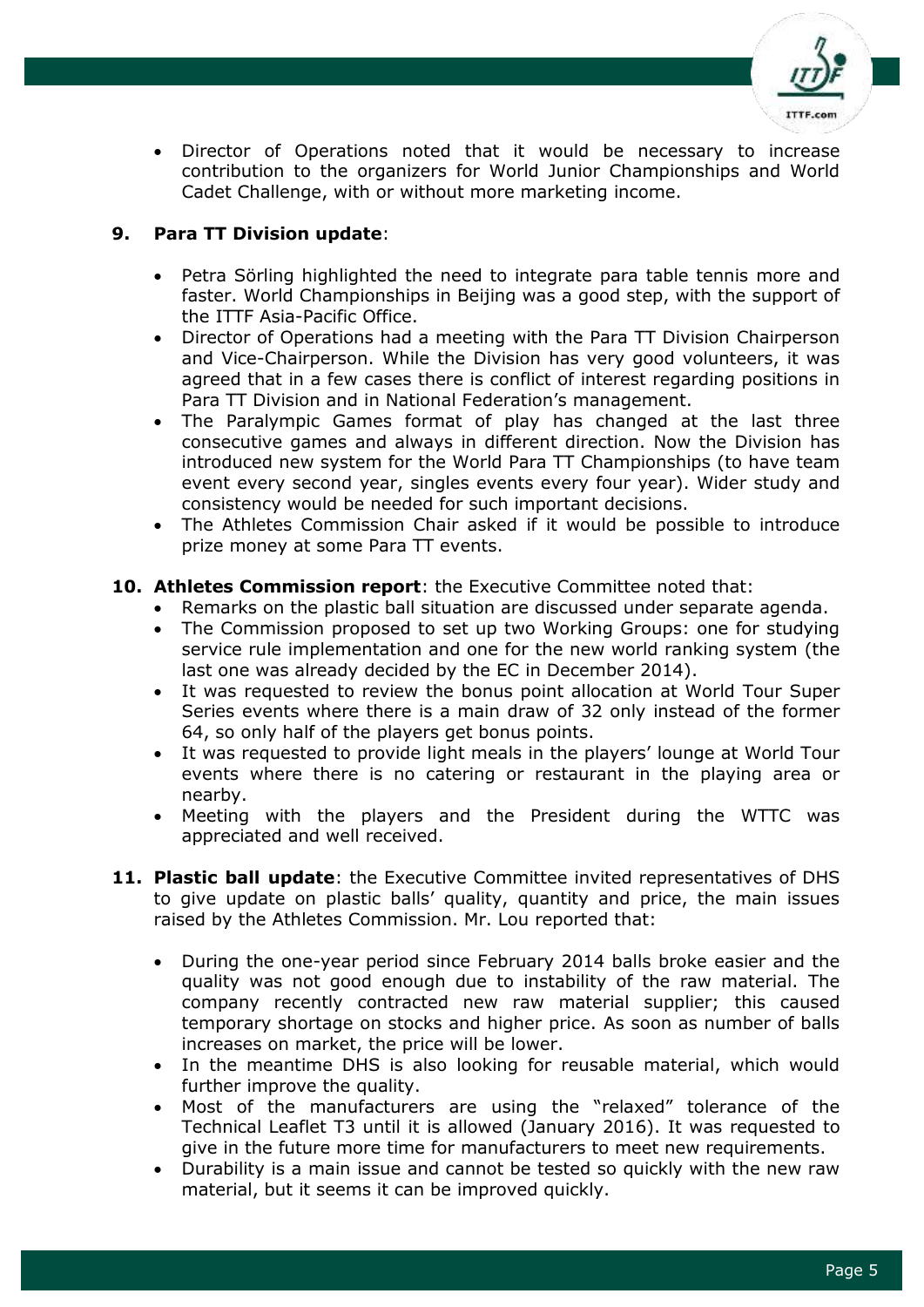

- Price would go down once there are more manufacturers and also depends on the price of the raw material.
- At the WTTC in Suzhou quality was not an issue at all, these balls were hand-selected.
- Athletes Commission Chairman called for changes in T3 to get better balls and more constant bounce but Mr Lou confirmed that the current requirements in TL are OK for them and that they will send input to the Equipment Committee and EC in case they feel change is needed.
- DHS wants to collect information from players as they have different opinions.
- Mr Lou invited the AC Chairman to visit their factory.

The Executive Committee thanked the DHS representatives for being ready to give an update and to answer questions.

### **12. Any other business:**

12.1 Travel policy for Continental Presidents: as a result of the affiliation agreement concluded for all 6 continents, the President proposed to change the internal travel policy for the Continental Presidents to reimburse their travel costs for the World Championships as well and to apply it already for the 2015 WTTC.

# **3-EC-05-2015**

The Executive Committee resolved to modify the internal travel policy for the Continental Presidents to reimburse 100% of their Economy Class airfare when attending the meetings at the World Championships in addition to attending Development and Continental Council meeting, with immediate effect, as of the 2015 World Championships.

- 12.2 Eligibility request Algeria TTF: Algeria TTF submitted an appeal from world title eligibility rules for its player, Sannah Lagsir stating that she was not registered earlier due to an administration mistake. Since the request was received late, the Executive Committee decided to postpone the decision to its next meeting to give more time for careful consideration.
- 12.3 New web site and mobile application: the President expressed that development work on ITTF.com and its mobile application has to be considered as a priority task in the next period.
- 12.4 Umpires clothing: in order to be in line with modern trends there was a discussion on the necessity of reforming the clothing and the march-in procedure of the umpires. Promotion and Marketing staff would coordinate the project with the URC. The Deputy President suggested to have uniform clothing also for ITTF staff working on Field of Play.
- 12.5 World Veterans Championships and the Tour should be considered to be integrated into the ITTF competition program in the future.